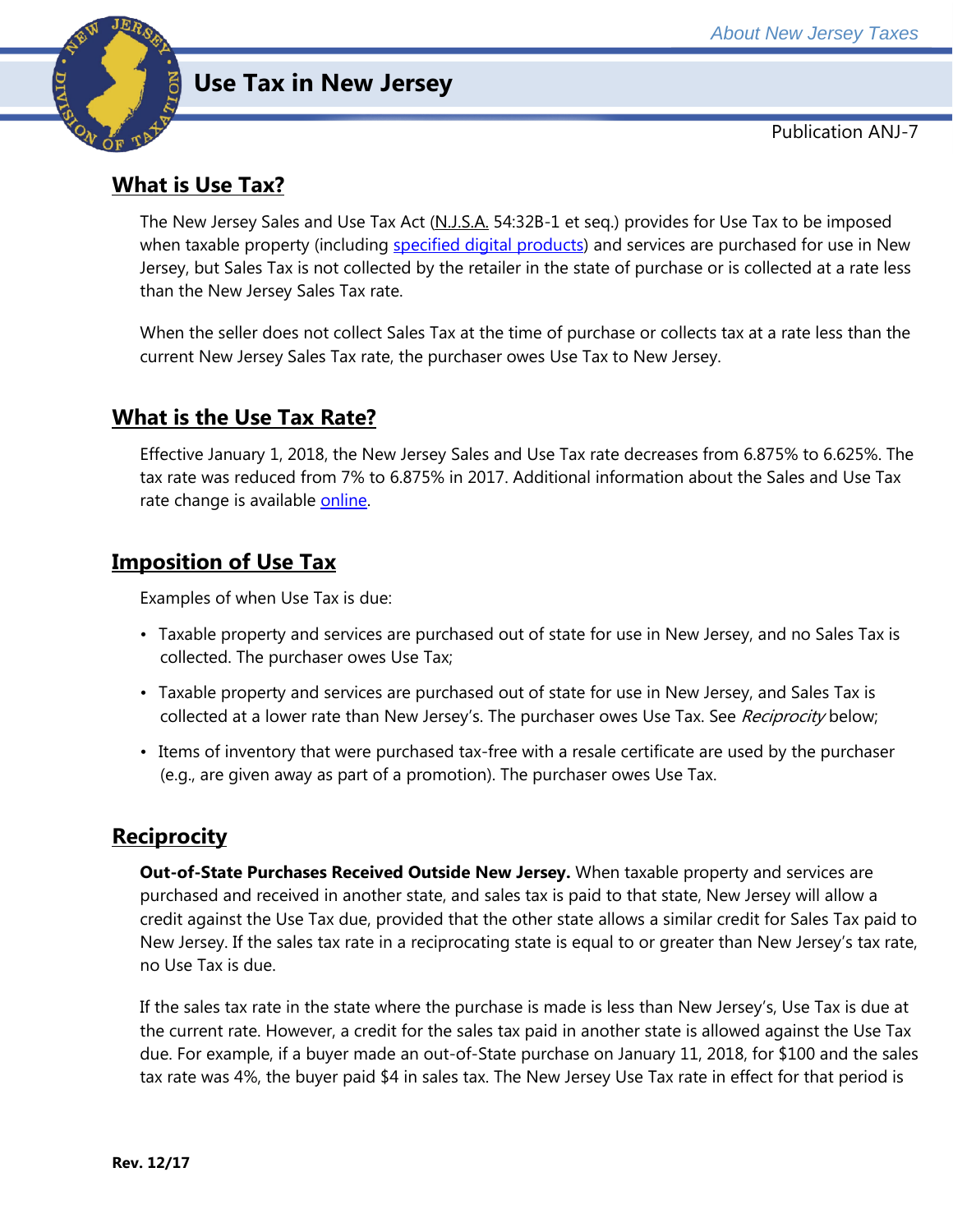6.625%, so the buyer owes \$6.63 (6.625%  $\times$  \$100), less a credit for the \$4 already paid to the other state, for a New Jersey Use Tax due of \$2.63.

**Out-of-State Purchases Delivered to New Jersey.** When taxable property and services are purchased in another state and delivered to New Jersey for use in New Jersey, no credit is allowed for sales tax paid to the other state. Use Tax is due on the purchase price, including delivery charges.

**Purchases Made in a Foreign Country.** When taxable property and services are purchased in a foreign country, no credit is allowed for sales tax paid to the foreign country, regardless of whether the purchaser takes possession of the items there or has them delivered to New Jersey. Use Tax is due on the purchase price, including delivery charges.

### **Businesses Registered to Collect Tax**

When taxable property or services are purchased from an out-of-state business and the buyer takes possession of the items in New Jersey, the seller will collect New Jersey Sales Tax if registered to do business in this state. In that case, no Use Tax is due. On the other hand, an out-of-state business that is not registered in New Jersey cannot legally collect New Jersey Sales Tax. If taxable property or services are purchased from an out-of-State business that does not charge New Jersey Sales Tax, the tax is due even though the seller is not authorized to collect it. In such instances, the purchaser must pay Use Tax directly to New Jersey.

### **Remitting Use Tax**

Individuals and businesses report and pay Use Tax on different forms.

**Individuals.** Individual taxpayers report and pay any Use Tax due on **Form ST-18** within 20 days after property is brought into New Jersey or on their New Jersey Resident Income Tax Return (Form NJ-1040).

**Businesses.** Sellers and those nonsellers who file monthly remittances and/or quarterly returns with New Jersey report and pay Use Tax on Forms ST-50 and ST-51. Certain nonseller businesses, if qualified, are authorized to report and pay Use Tax on the Annual Business Use Tax Return [\(Form ST-](http://www.state.nj.us/treasury/taxation/pdf/other_forms/sales/st18b.pdf)[18B\)](http://www.state.nj.us/treasury/taxation/pdf/other_forms/sales/st18b.pdf). For more information on filing Forms ST-50, ST-51, and ST-18B see Tax Topic Bulletin S&U-7, Filing Sales and Use Tax Returns.

### **Self-Audit Programs**

From time to time the Division of Taxation conducts Use Tax Self-Audit Programs of businesses and licensed professionals in the state. These programs are geared towards businesses that regularly purchase taxable services and taxable property such as office supplies and equipment from out-ofstate businesses for use in New Jersey without paying Sales Tax. These businesses and professionals are required to pay Use Tax on these purchases. With very few exceptions, the Sales and Use Tax Act